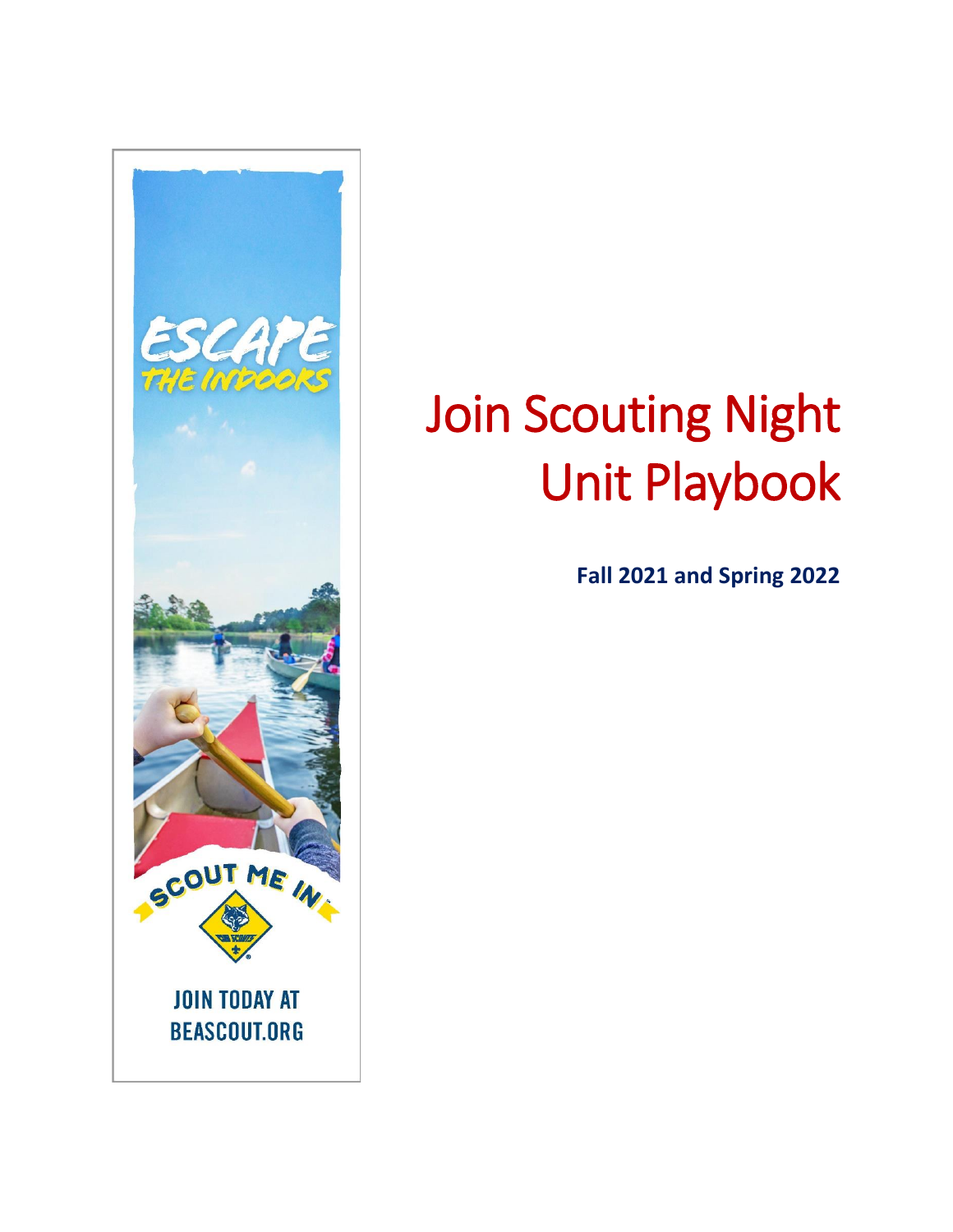

*Join Scouting Nights*, or JSNs, have been a keystone for recruiting for years, and for good reason: They work! JSNs give parents and youth an opportunity to get to know Scouting at a personal level, face-toface. Questions are answered, interest is built, and parents see how Scouting is for families like theirs, no matter what that family may look like. What is more, families often enroll their children right there on the spot. It's a win-win situation.

# The Concept

Your unit will hold a JSN at a prominent location in the community, such as a school, church, or community center. You are strongly encouraged to hold your JSN at the school the youth attend. History tells us that the parents are more likely to attend a meeting at a place they and their youth are familiar.

At this JSN, you will provide basic information about what Scouting offers youth and families in the area. This could be done by using the *Rotational Model* or *Lecture Model*, using a more formal presentation. Both of these methods will be described in more detail later in this playbook. The important thing is to get the family's attention and let them see what Scouting is all about.

This playbook will act as your guide for planning, promoting, and carrying out a JSN event in your area.

## Planning the Event

The following assumes the *Rotational* Model is used. However, almost all the planning steps are applicable to the *Lecture* Model, too.

The key to a successful JSN event is thorough planning. You will need to work closely with the school or community center you are using, organize volunteers, and be prepared with any necessary materials such as information fliers, sign-up forms, and even treats. Planning should begin at least eight weeks in advance of the event. Below is a suggested outline for planning your event.

- 1. **Get Help** Many hands make light work, so if you have not done so already, assigning a unit membership chair and pack JSN Coordinator is a great first step to a successful recruiting season.
- 2. **Set Goals** Work with your chartered organization to discuss Cub Scout JSN plans and set goals for your pack. How many youth and families do you want to sign up for Scouting? How will you do that?
- 3. **Get Trained** Work with your district executive to get information on training that will be offered for Cub Scout JSNs.
- 4. **Reserve a Spot** Sign-up events should take place during the first week or two of the school year. Avoid the Tuesday after Labor Day, Mondays, and Fridays. History tells us that join events held on Tuesdays, Wednesdays, and Thursdays are far more successful. Work with your district executive, as he/she will be meeting with local school principals or superintendents to discuss Cub Scout sign-up events and getting permission to promote them.
- 5. **Organize Volunteers** Your pack JSN Coordinator should organize the sign-up event team for your unit, usually five to six people to act as "station chiefs." These are simple jobs that anyone can fill, but it's best to use parents of current Cub Scouts who can talk from the heart about what Cub Scouting means to their family and their kids.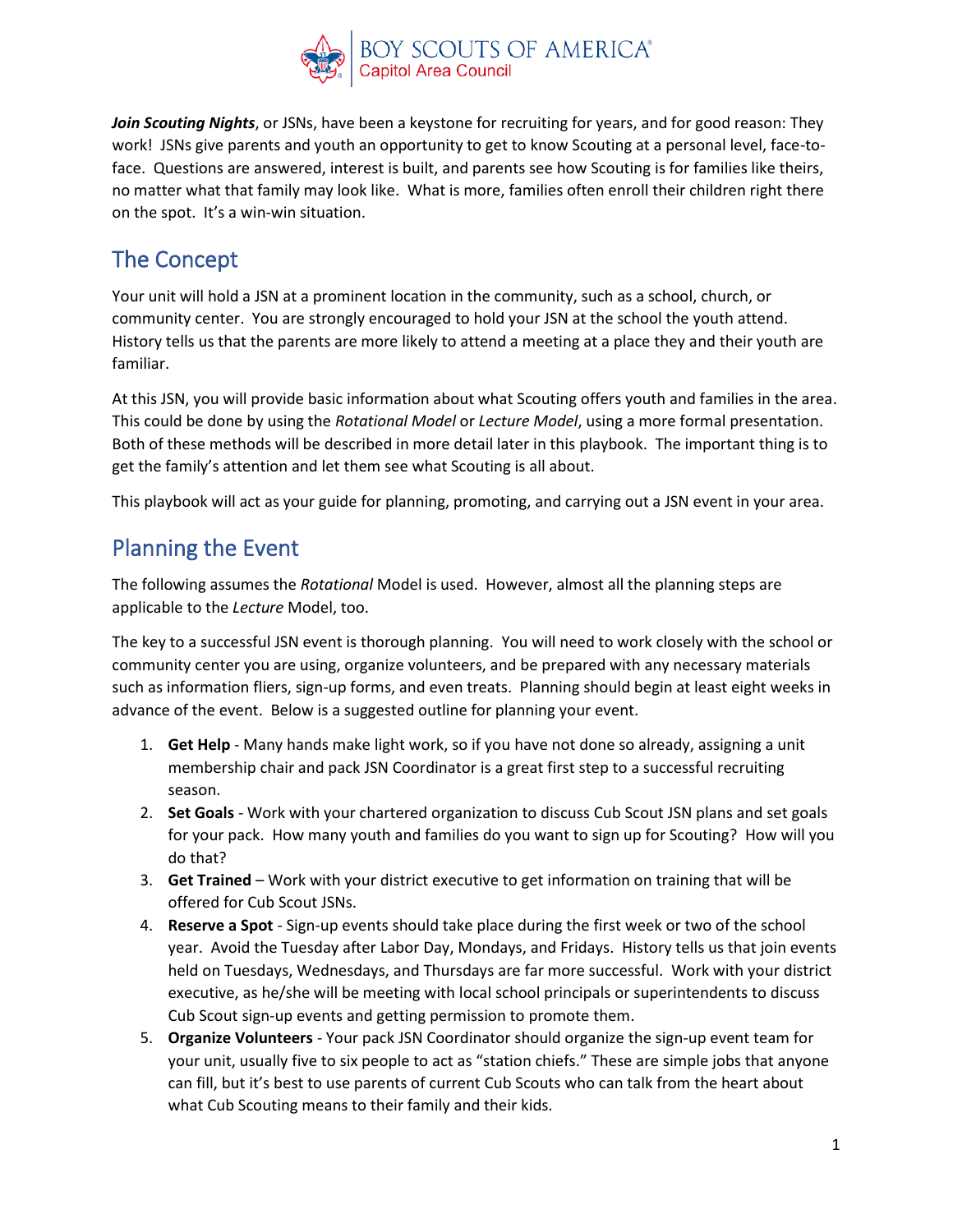

6. **Have Fun** - Keep the event fun and exciting. This not only makes it better for the parents attending, but also will make it easier for you, the organizer. Speak from the heart, don't stress, and just enjoy the opportunity to introduce new parents to Cub Scouting.

# Volunteer Responsibilities

There are key individuals who play an important role in the success of your sign-up events, and they are:

- Pack JSN Coordinator responsible for the pack sign-up event
- Station chiefs responsible for the five stations of the event.

The pack JSN Coordinator makes sure the pack is focused on registering new Cub Scouts and helps orchestrate the event. Here is an overview.

Note: The dates may change depending on your schedule. It is important to start planning early.

## Six Weeks Prior to the Sign-Up Event

- Have your pack calendar, fee schedule, leaders' list and meeting times/dates/locations prepared.
- Provide information to your unit commissioner, district membership chair, or district executive.

#### Two Weeks Prior to Sign-Up Event

- Meet with five station chiefs (who are outgoing, knowledgeable, organized, friendly, and responsible).
- Coordinate with district membership chair and district executive.
- Review responsibilities with each station chief.

## Sign-Up Event

- Arrive one hour early.
- Make sure station chiefs have their stations set up.
- Act as a "greeter and floater" during sign-up night window.
- Be available to answer questions.
- Play traffic cop direct families to next available station.
- If back-up occurs, use your best judgment.
- Coach station chiefs if they are keeping families at their stations too long process is meant to be completed in 30 minutes or less.
- Make sure the registration area does not get backed up.

## After Sign-Up Event Concludes

- Help Cubmaster signature on all applications.
- Assist in separating "Local Council Copy" from applications and record dollar amount for fees and form of payment on each application (check #, etc.).
- Gather JSN materials.
- Make sure room is left better than you found it.
- Contact district membership chair and district executive immediately following the JSN to report your success and make arrangements for pickup of applications and fees.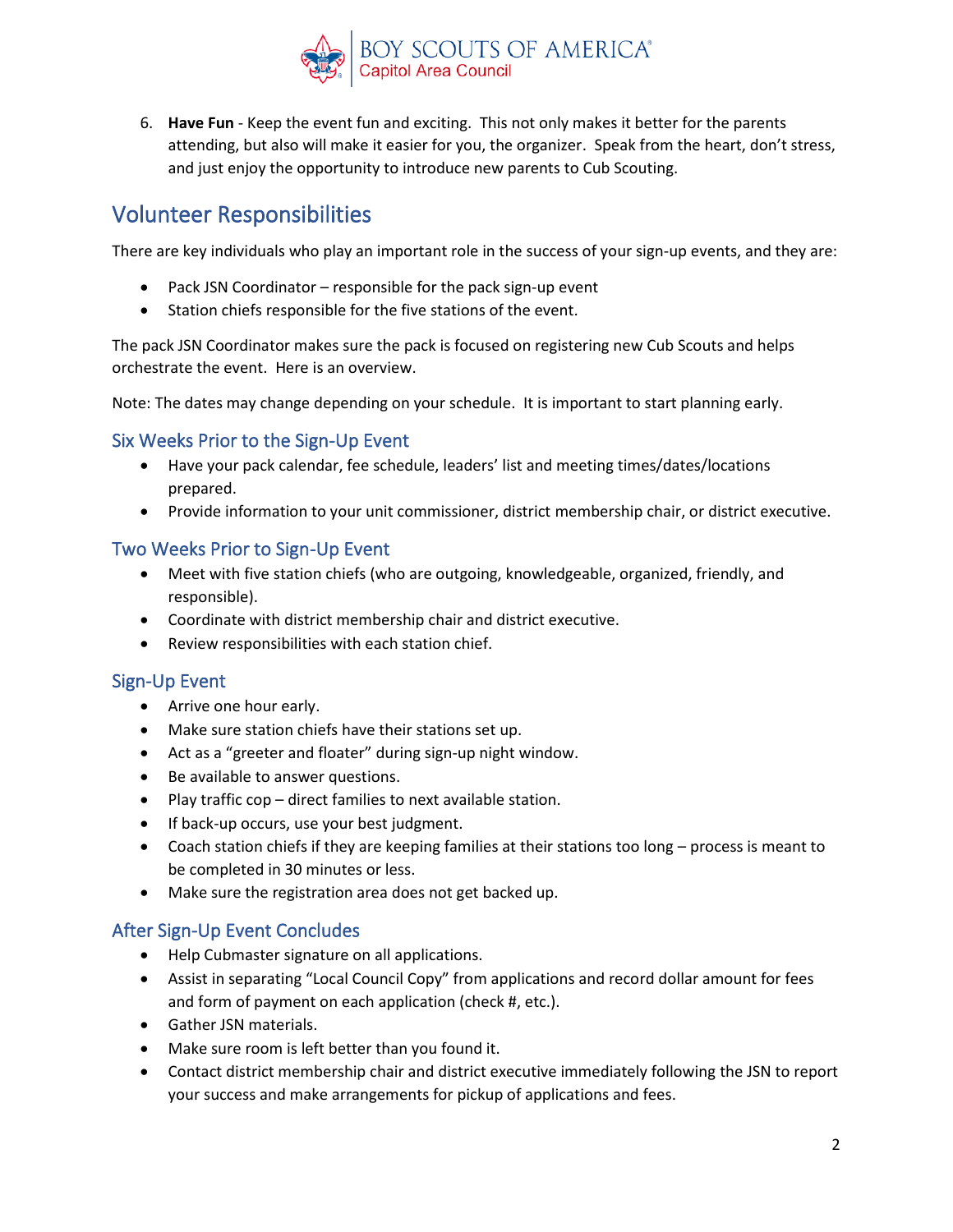

## Following Sign-Up Event

- Make sure EVERY FAMILY receives a welcoming phone call from their den leader, cubmaster, committee chair, or your unit membership chair.
- Remind parents of new Scouts of any upcoming district or council-wide activities.

## Promoting the Event

Families today are overwhelmed with advertising and marketing messages. To ensure families get the message that it is time to sign up, use various methods of communication throughout this playbook and be sure to have a plan. You should start to build the buzz at least six weeks out from your sign-up event(s). Your council or district will help get the word out, but most of your success will come from unit marketing.

How much access you have to promote Scouting in your schools will help you decide the best ways to market your sign-up event. Here are some suggestions – but these are just thought-starters. Do not limit yourself. The more ways you reach parents, the more success you will have.

## In-School Promotion

If you have full access to promoting your event at the schools, you can employ any of the following best practices.

- Attend back-to-school events to promote scouting and the upcoming sign-up event
- Distribute sign-up event fliers a week or two before the sign-up event
- Posters and yard signs around school
- School rallies or Scout talks at the school
- Back-to-school open house events, school carnivals, and conferences
- Electronic backpacks
- Invite current youth and parents to attend lunch at school in uniform
- Videos on in-school video networks
- School newsletter or website
- School marquee signs

#### Scout Talks

Scout talks can make a huge difference when signing up new Cub Scouts! Schools that provide access to Scout talks are the way to go. A Scout Talk is simply visiting each classroom and getting the children excited about Scouting.

The Scout talk is where youth excitement is created. Scout talks work best by going class-to-class and giving a five-minute promotion on the fun that Scouting has to offer. If this scenario is not feasible then a school assembly will work; however, classroom talks are best.

Your district executive is responsible for scheduling Scout Talks while visiting with the school principal. He/She, or a trained volunteer, will deliver the Scout Talks to the youth the day before the scheduled JSN event. These energetic in-school presentations will dramatically increase the success of your recruitment!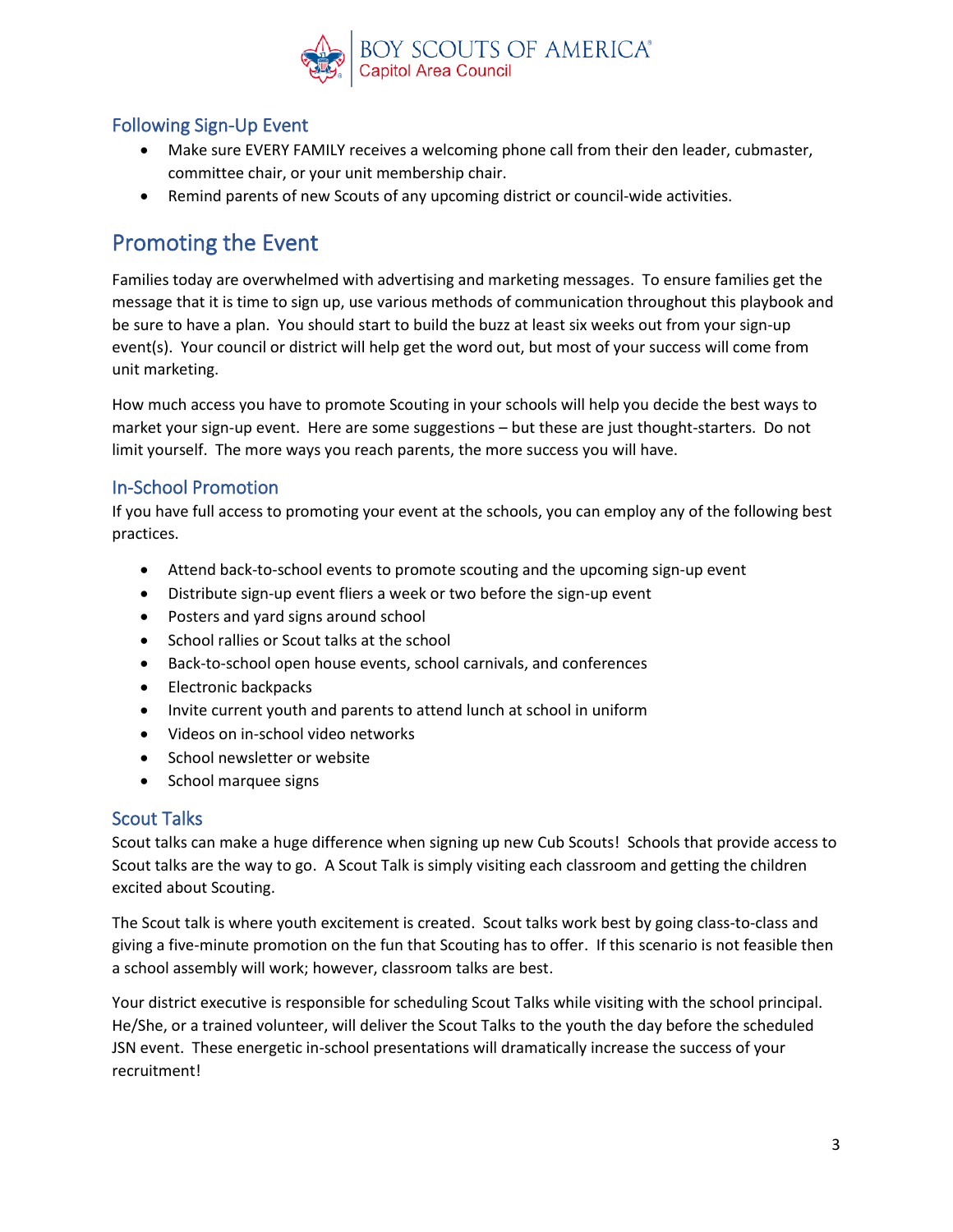

## Out-of-School Promotion

Here are several ideas for promoting the event outside of the schools. These tactics can be done either in tandem with your in-school promotions or on their own if you are not able to get full access to the schools.

- Ask current members to use social media to let their friends and family know about sign-up event nights
- Personalized invitations, emails, and personal phone calls to prospective parents
- Door hangers and door-to-door invitations
- Recruit-a-friend and other peer-to-peer recruiting initiatives
- Fliers and Scout talks at after-school programs or churches in the community
- Church and community websites, calendars, and bulletins
- Press releases
- Billboards, posters, and yard signs in the community (businesses, churches, etc.)
- Community fairs, parades, and other events
- Sidewalk chalk

# Holding the Event

## Rotational Model

Many units and districts are now holding come-and-go events, which are strictly sign-up events. These are faster for today's busy parents. The key to making them successful is preplanning. The following is an outline of how to execute this type of event. Capitol Area Council refers to this as the *Rotational Model.* We have found that this method:

- Provides a more personal experience for each family.
- Is more respectful of limited time families sometimes have.
- Table displays provided by the Capitol Area Council to make this easier for your pack.
- Needs an existing Scout family at each station to be successful.
- Makes the JSN fun and interactive for youth and adults.

This model features five stations that give parents information about Cub Scouting, get them signed up, and provide everything they need to know, including when the first meeting is, who the leaders are, and more.

Your district executive can provide you with story boards to use at each station.

#### Rotational Model Stations

- Station 1: Who are the Cub Scouts
- Station 2: How does the program work?
- Station 3: Advancement
- Station 4: Funding the Program
- Station 5: Join and Check Out

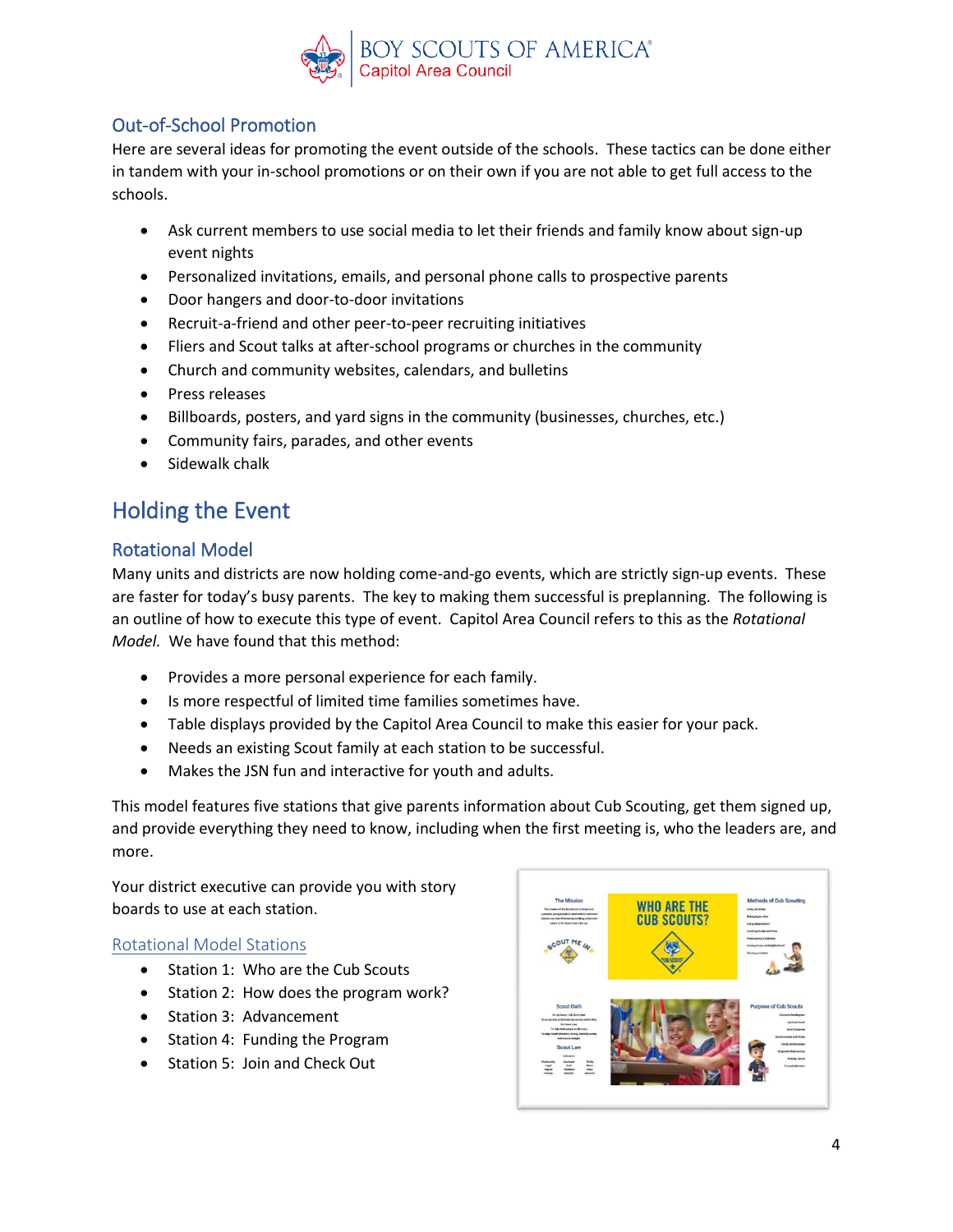

Below is a diagram of how to set up the room and an outline of what happens at each station. A "Scoutthemed display in the center of the room helps with traffic flow, but also provides a point of interest.



Station 5, the Join and Check Out station, is where the action happens. This is the where the station chief helps parents complete the actual application.

- Have BSA Adult and Youth Application forms ready to be completed. Have pens available. Water and snacks can also be provided.
- Have copies of pack fees, activity calendar, and leader contact list available.
- Be prepared to answer questions about pack fee payment plans and/or financial assistance.

Leaders at this station are responsible for final "check out," including payment.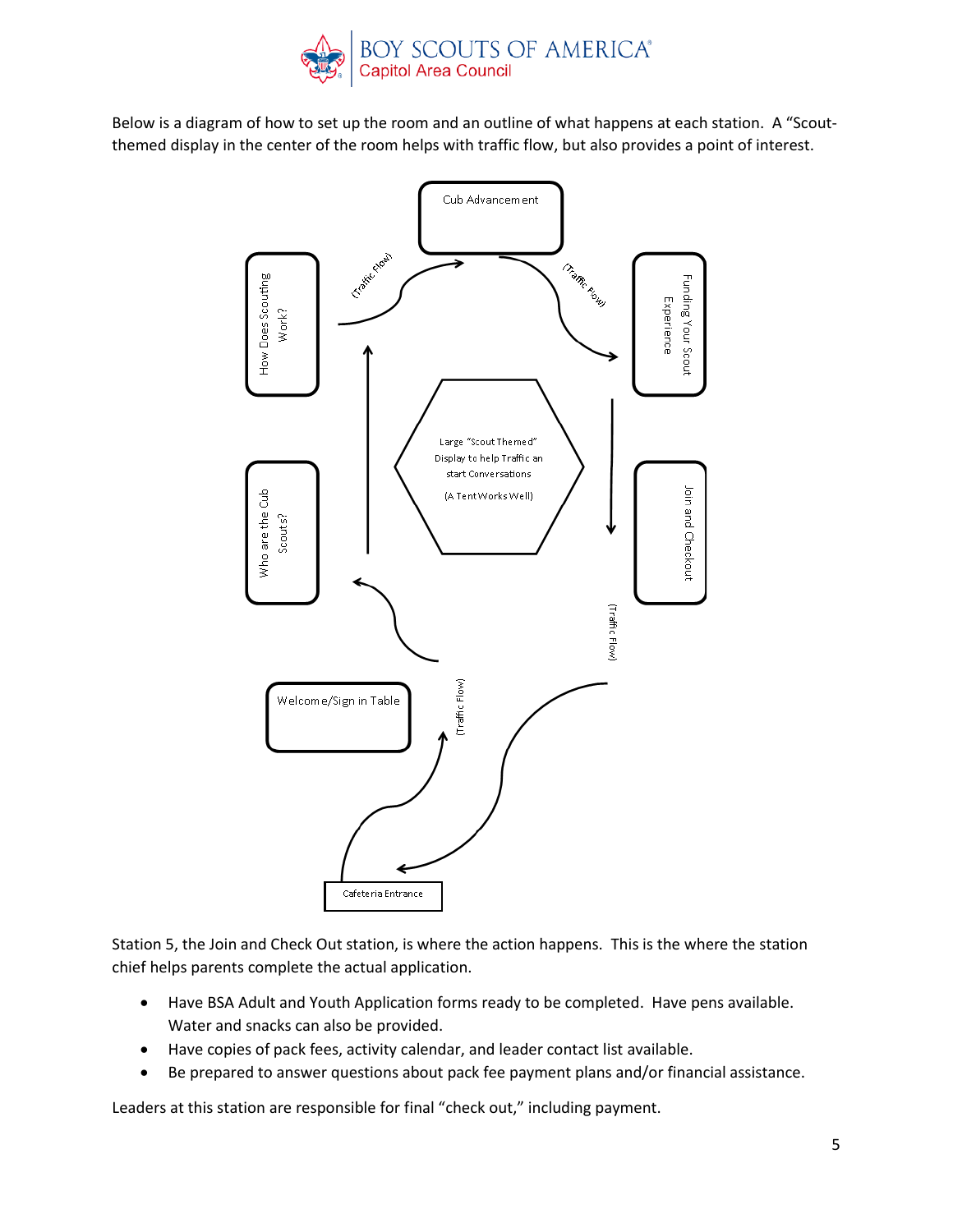

- Make sure the applications are properly completed.
- Collect the proper fee amount for BSA membership fee and Scout Life (if added).
- Forms and payments should be collected, signed by the Cubmaster, and put in the envelope.

Leaders also make sure parents know when and where the first meeting is and answer any other questions parents may have.

- Try to have as many den leaders and assistant den leaders on hand to talk about their dens and give families a chance to get to know them.
- Answer questions about the type of activities their child will be doing.

## Lecture Model

Here's a sample agenda to follow if your pack decides to use the *Lecture* Model for its Join Scouting Night.

#### 6:50-7:10 **Gathering and Greeting** Greeters meet adults and youth Have them sign in Give them a name tag Guide them to their tables (each grade should be at a different table)

# 7:10-7:20 **Opening Ceremony**

Introduce pack leadership Explain and demonstrate Scout salute Conduct a short flag ceremony

#### 7:20-7:35 **Youth Activity**

All current and prospective Cub Scouts break away to do an activity Leaders teach them the Scout Oath, Cub Scout Sign, Cub Scout Handshake, and Motto

#### 7:20-7:35 **Parent Involvement (while youth are doing activity)**

Brief overview of Cub Scouts (den meetings, pack meetings, advancement, etc.) Explain parent involvement and why it is important Emphasize that Cub Scouts is a family activity Discuss cost of membership – registration fees, pack dues, fundraising opportunities and financial assistance Answer general questions Fill out applications and recognize new adult volunteers

#### 7:35-7:45 **Youth return and share new skill** Cub Scouts return and recite a Bobcat requirement together in the front of the room, then teach their parent the Scout Handshake Collect applications and present youth with joining incentive item Close with a brief flag ceremony

#### 7:45-8:00 **After the meeting**

Answer individual, or specific questions for families Visit with new Den Leaders to add important pack dates to their calendars